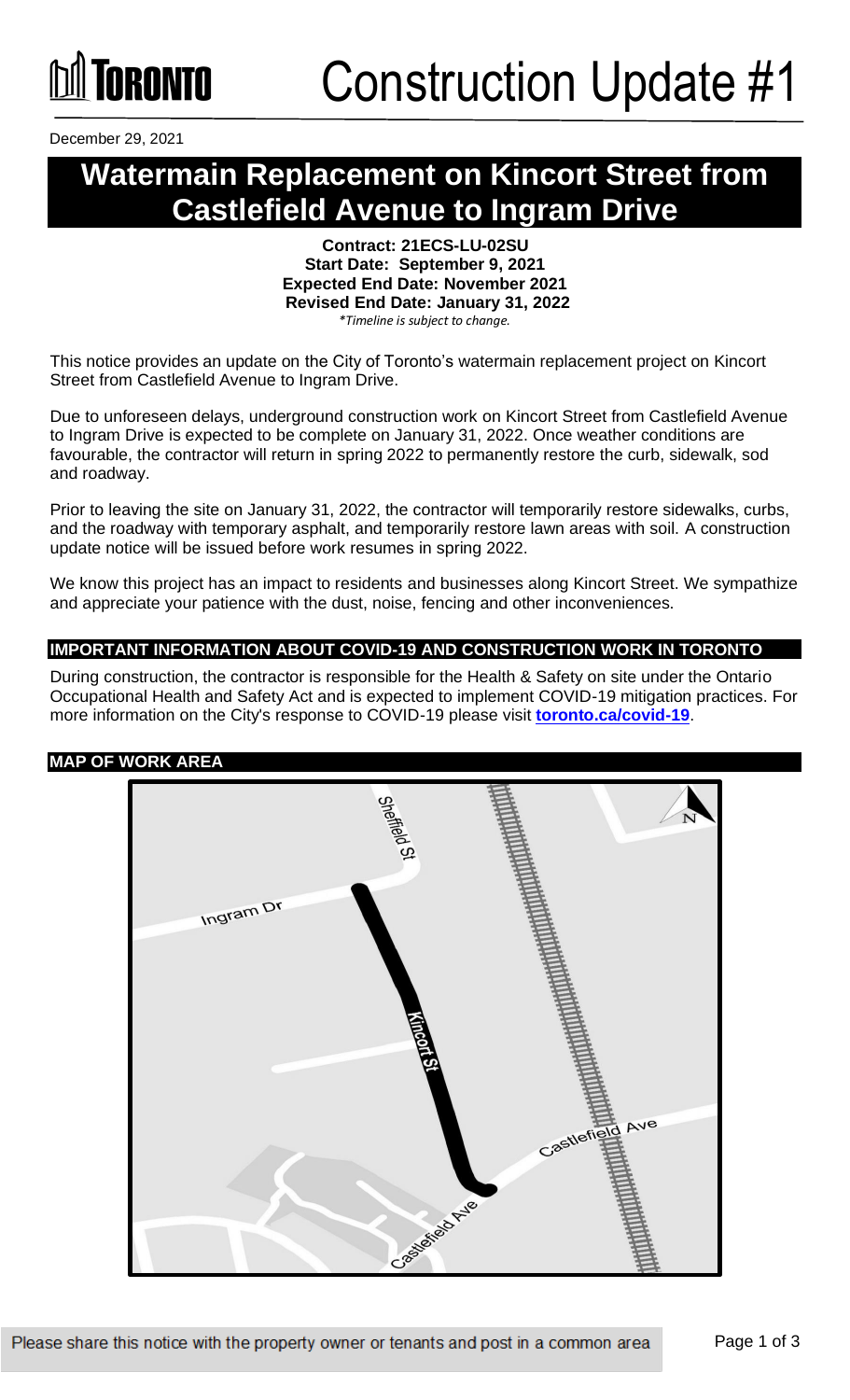# **GRANTA**

#### **WORK STATUS TO-DATE**

The contractor has:

- installed the new watermain;
- replaced any water service pipes that did not meet City standards from the watermain to the private property line; and
- temporarily restored areas affected by watermain installation for the holiday season.

#### **REMAINING WORK**

The contractor will:

- complete remaining street connection; and
- permanently restore areas affected by the watermain/water service installation.

#### **WHAT TO EXPECT DURING CONSTRUCTION**

- You may experience dust, noise and other inconveniences. The City will make efforts to reduce the impacts. We appreciate your patience.
- The City will not be responsible for damage to any privately owned items on City property.

| Work Hours: Work will take place from 7 a.m. to 7 p.m., Monday to Friday, with<br>work after hours and on weekends as required.                                                                                                                                                                                                                                                                                             |
|-----------------------------------------------------------------------------------------------------------------------------------------------------------------------------------------------------------------------------------------------------------------------------------------------------------------------------------------------------------------------------------------------------------------------------|
| Traffic Management: Road users should expect delays and increased traffic on<br>nearby main and side streets. Motorists are reminded that bicycles and cars will<br>be sharing the lane. When driving, please be mindful of vulnerable road users.<br>Efforts have been made to manage traffic in the area for the safety of workers,<br>road users and residents.<br>Traffic on Kincort Street may be reduced to one lane. |
| <b>Physical Distancing:</b> There are times when contractors need to communicate<br>with homeowners about what is happening on-site. This could be about driveway<br>access, water shut offs, pre-construction inspections, and site restoration work<br>(landscaping, installing pavers etc.). Contractor's staff will be identifiable by their<br>high-visibility clothing and will maintain physical distancing.         |
| Road and Sidewalk Access: In order to complete the work in a safe manner,<br>there will be road and sidewalk restrictions within the construction work zone.<br>Access for emergency vehicles will be maintained at all times.                                                                                                                                                                                              |
| <b>Driveway Access:</b> The contractor will notify you of any temporary restrictions to<br>your driveway access. If your property has two entrances, one entrance will be<br>kept open at all times.                                                                                                                                                                                                                        |
| <b>Pedestrians:</b> The work may require temporary sidewalk restrictions, however<br>any necessary sidewalk closures will alternate in each direction to ensure<br>pedestrian access is maintained during construction.                                                                                                                                                                                                     |
| Parking: This project will affect on-street parking. Parking in the active work<br>zone is not permitted as space is needed for construction equipment and<br>materials. If your parked vehicle affects construction work, it will be relocated<br>with no charge to the owner. Please call 416-808-2222 for its location.                                                                                                  |
|                                                                                                                                                                                                                                                                                                                                                                                                                             |